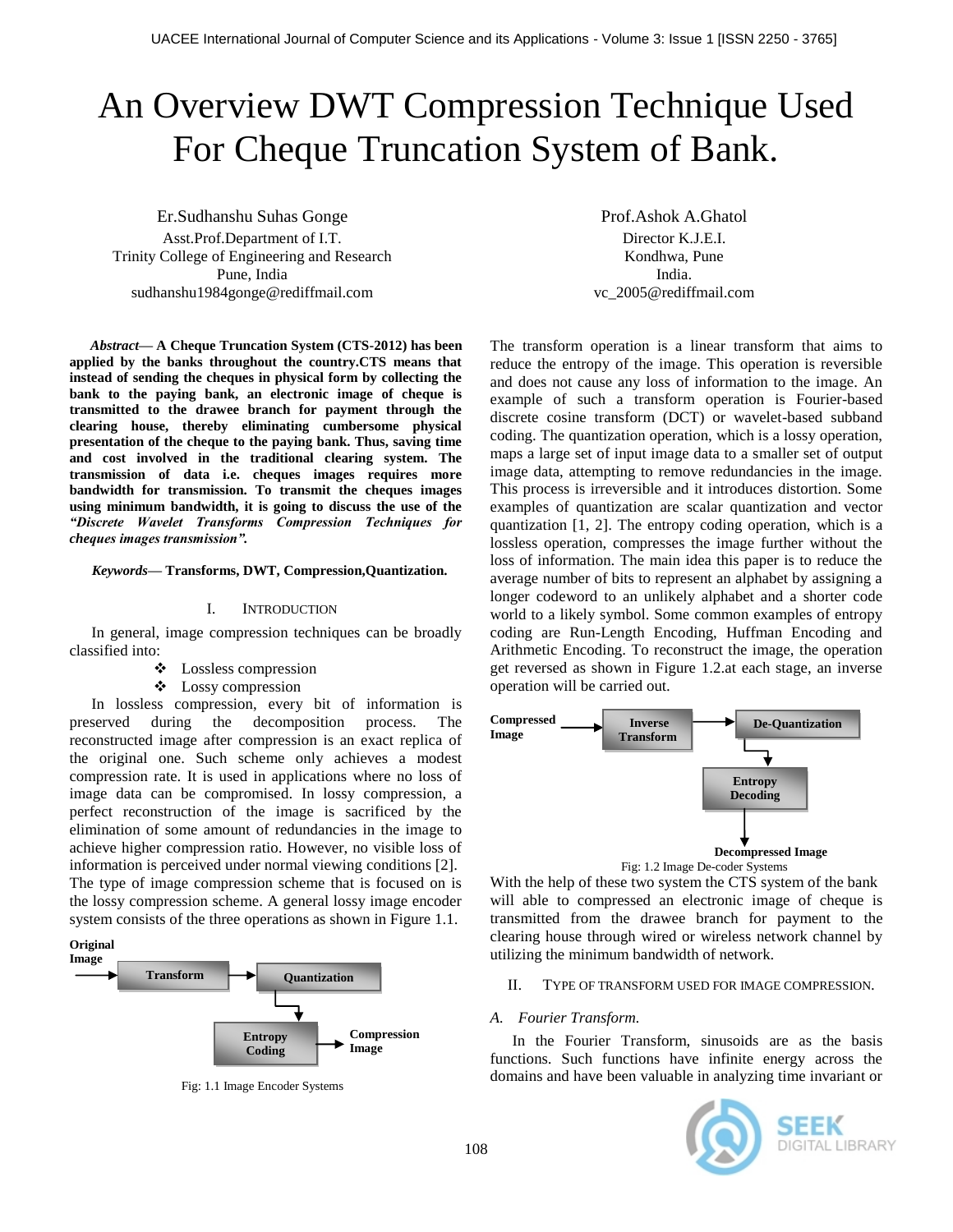stationary phenomena. It can be computed using the following equation:

$$
\mathbf{F}(\omega) = \int e^{j\omega t} f(t) dt \quad .... \quad ...(i)
$$

The FT gives the frequency information of the signal, which means that it tells us how much of each frequency exists in the signal, but it does not tell us when in time these frequency components exist. This information is not required when the signal is so-called stationary [2]. If there is a sudden change in time in the input signal, this transformation will result in the spreading of the frequency components throughout the entire duration of the signal. Thus, information about one instant of a signal cannot be obtained. Therefore this transformation is not suitable for non-stationary, time-varying phenomena whose frequency content changes with time [2].

## *B. Short-Time Fourier Transform.*

To overcome the limitation of the FT, a window-version of Fourier Transform known as Short Time Fourier Transform (STFT) was developed. In STFT, we can divide the nonstationary signal into small segments where each segment of the signal is assumed to be stationary. Then we apply STFT on these segments using the following formula:

$$
\text{STFT} \ (t, \omega) = \int e^{-j\omega t} f(s) \, g \ (s-t) \ ds \dots (ii)
$$

But again there is a resolution problem here. Once the size of the STFT.s window is chosen, the time-frequency resolution is fixed for the entire time-frequency plane as illustrated in Figure 2.1. Moreover, the resolution in time  $(\Delta t)$ and frequency (∆*f*) cannot be made arbitrarily small at the same time because their product is lower bounded by the Heisenberg inequality.

$$
\Delta t \Delta f \ge \frac{1}{4\Pi} \dots \dots \dots \dots (iii)
$$

This inequality means that the trade off time resolution for frequency resolution and vice-versa. That is, for a good frequency resolution, poor time resolution has to be accepted. Likewise, for a good time resolution, it has to be settled for poor frequency resolution [2].

#### *C. Wavelet Transform.*

The wavelet transform allows resolving the resolution problem that gets encountered in STFT. The basic functions allow to trade off the time and frequency resolution in different ways. To analyze a large region of low frequency signal, a wide basis function is used. Similarly, to analyze a small region of high frequency signal, a small basis function is to be used. The basic functions of the wavelet transform are known as wavelets. There are a variety of different wavelet functions to suit the needs of different applications. In general, a wavelet is a small wave that has finite energy concentrated in time. It is this characteristic about a wavelet that gives it the ability to analyze any time-varying signals [2, 5, and 9].

There are two types of wavelet transform which are discussed in this Paper. They are the continuous wavelet transform (CWT) and discrete wavelet transform. (DWT). The main idea about the wavelet transform is the same in both of these transforms. However, they differ in the way the transformation is being carried out [1, 3, and 11].

In CWT, an analyzing window is shifted along the time domain to pick up the information about the signal. This process is difficult to implement and the information that has been picked up may overlap and result in redundancy. In Still Image Compression using Wavelet Transform 8 DWT, signals are analyzed in discrete steps through a series of filters. This method is realizable in a computer and has the advantage of extracting non-overlapping information about the signal [4, 5].

#### *D. Continuous Wavelet Transform.*

In continuous wavelet transform (CWT), information about a signal is obtained by manipulating the wavelet functions along the time axis as shown in the following equation.

$$
y(S, T) = ff(t) \varphi(t) dt
$$
 ....... (iv)  
Where 
$$
\varphi(t) = 1/\sqrt{S} \varphi \left[ \frac{t \cdot T}{S} \right]
$$

The function,  $\varphi$  (t), is called the mother wavelet. This function serves as a prototype for generating other window functions. The term translation, $\varphi$ , refers to the location of the window. As the window shifts through the signal, the time information in the transform domain is obtained. The term scaling, S, refers to dilating or compressing the wavelet. The relationship between the time and frequency is shown in Figure 2.1. Each window corresponds to a value of the wavelet transform in the time-frequency plane. Note that the area of the windows is constant but the widths and heights vary. The parameter scale used in wavelet transformation is similar to the scale used in the maps. At high scale, the wavelet seeks for global information or low frequencies information about the signal. At low scale, the wavelet seeks for detailed information or high frequencies information about the signal [3, 4, and 7].



Figure 2.1: The relationship between the time and frequency

At high frequencies, this window will have a narrower width that corresponds to good time resolution and a longer height that corresponds to poor frequency resolution.

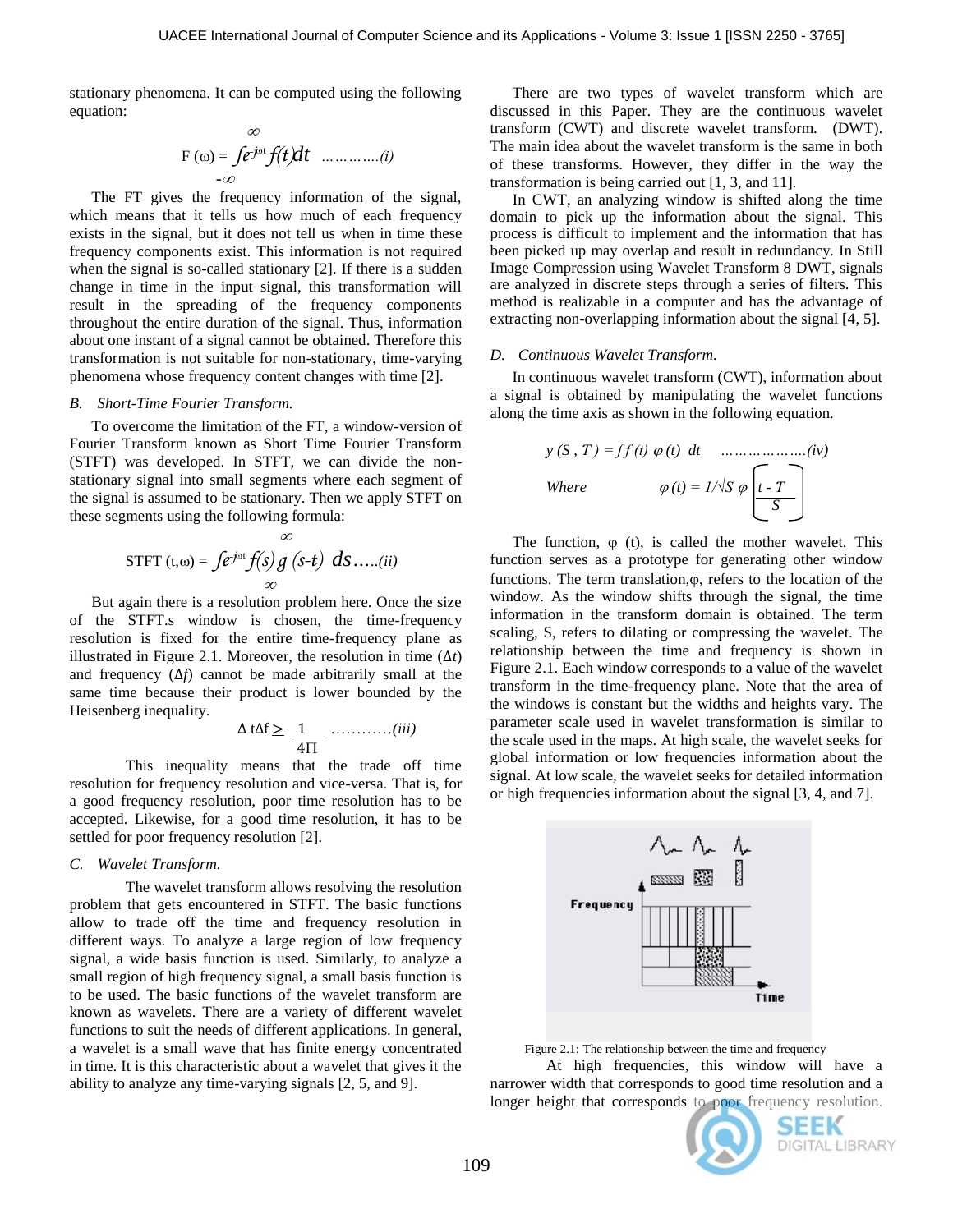At low frequencies, this window will have a wider width that corresponds to poor time resolution and a shorter height that corresponds to good frequency resolution. Such analysis approach is suitable for most signals since most of the high frequencies occur for a small duration of time while low frequencies occur for long duration of time [1, 2].

#### *E. Discrete Wavelet Transform.*

 In the discrete wavelet transform, an image signal can be analyzed by passing it through an analysis filter bank followed by a decimation operation. This analysis filter bank, which consists of a low pass and a high pass filter at each decomposition stage, is commonly used in image compression [1, 2]. When a signal passes through these filters, it is split into two bands. The low pass filter, which corresponds to an averaging operation, extracts the coarse information of the signal. The high pass filter, which corresponds to a differencing operation, extracts the detail information of the signal. The output of the filtering operations is then decimated by two. A two-dimensional transform can be accomplished by performing two separate one-dimensional transforms. First, the image is filtered along the x dimension and decimated by two. Then, it is followed by filtering the sub-image along the y-dimension and decimated by two. Finally, the image is splitted into four bands denoted by LL, HL, LH and HH after one-level decomposition. Further decompositions can be achieved by acting upon the LL subband successively and the resultant image is split into multiple bands as shown in Figure2.2.



In mathematical terms, the averaging operation or low pass filtering is the inner product between the signal and the scaling function  $(\Phi)$  as shown in Equation, whereas the differencing operation or high pass filtering is the inner product between the signal and the wavelet function  $(\Psi)$  as shown in Equation.

Average coefficients*,*

*Cj* (*k*) = 
$$
\langle f(t), \phi, u(t) \rangle = \int f(t) \phi, u(t) dt
$$

Detailed coefficients*,*

$$
dj (k) = \langle f(t), \varphi_{jk} (t) \rangle = \int f(t) \varphi_{jk} (t) dt
$$

The scaling function or the low pass filter is defined as  $\phi, u(t) > 2^{f/2} \phi, (2^t t - k)$ 

The wavelet function or the high pass filter is defined as

$$
\varphi_{jk}(t)=2^{\Gamma2}\varphi(2^{\Gamma} t-k)
$$

Where *j* denotes the discrete scaling index and *k* denotes the discrete translation index. The reconstruction of the image can be carried out by the following procedure. First, up sample it by a factor of two on all the four subbands at the coarsest scale, and filter the subbands in each dimension. Then sum the four filtered subbands to reach the low-low subband at the next finer scale. Repeat this process until the image is fully reconstructed  $[1, 3, 4, 8, \text{ and } 9]$ .

In this paper, it is going to discussed working of*"A DWT Compression Technique used for the Cheque Truncation System of Bank."*

## III. VARIOUS TYPES OF QUANTIZATION AND ENTROPY ENCODING.

Quantization, is a process of mapping a set of continuously valued input data, *x*, to a set of discrete valued output data, *y*.



Figure 3.1: Quantizer

The following are some of the scalar quantizers:

- Uniform quantizer
- $\triangleright$  Subband uniform quantizer<br> $\triangleright$  Uniform Dead-Zone Quanti
- Uniform Dead-Zone Quantization
- UACEE International Journal of Computer Science and its Applica

The quantized data contains redundant information. It is a waste of storage space if we were to save the redundancies of

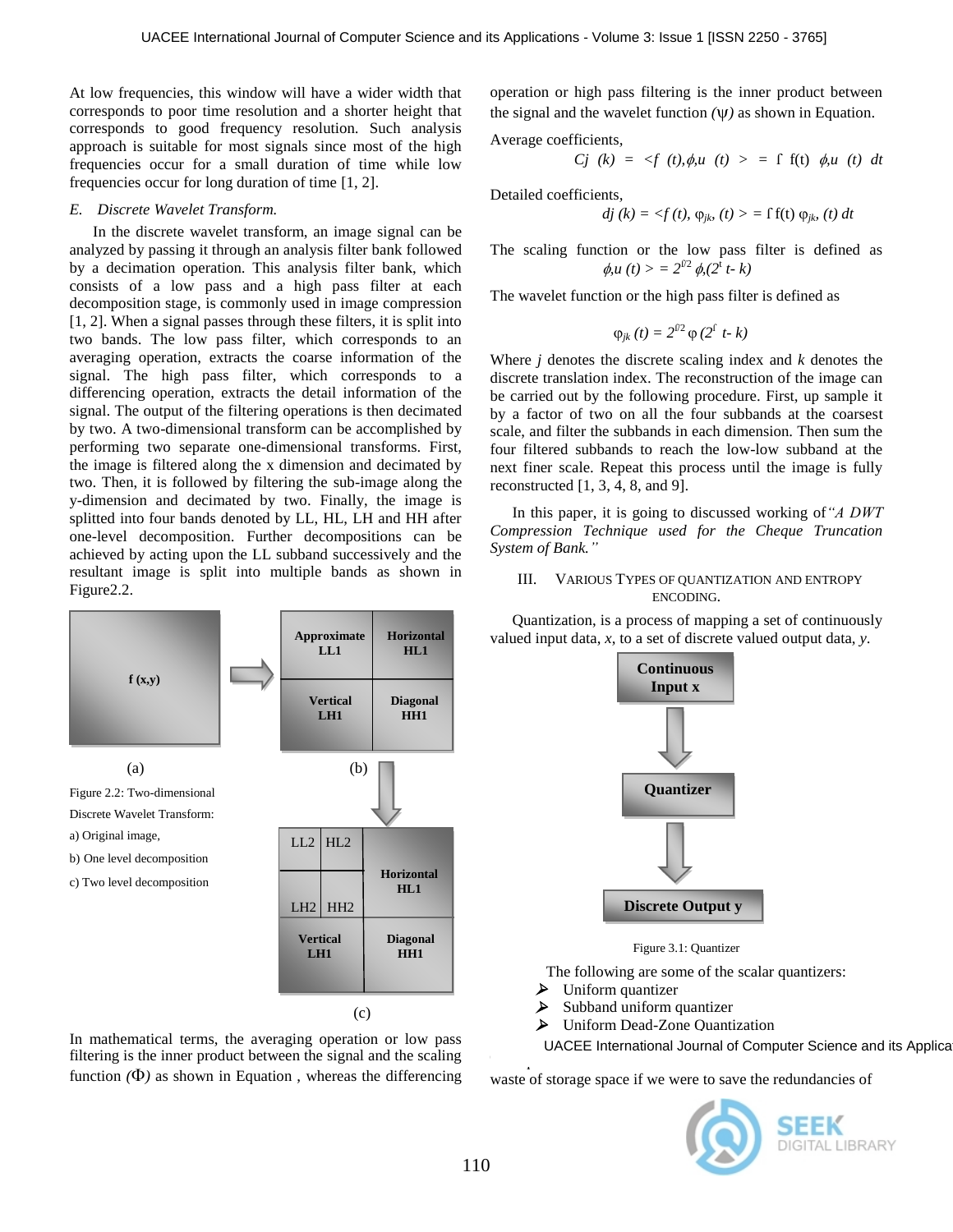the quantized data. One way of overcoming this problem is to use entropy encoding. It is an example of a lossless data compression technique that provides a means of removing the redundancies in the quantized data without any loss of information [2].

The two types of lossless data compression schemes are:-

- $\blacktriangleright$  Huffman Encoding
- $\triangleright$  Run-Length Encoding.

IV. IMAGE COMPRESSION USING WAVELET TRANSFORMS.

In this section, the compression techniques and steps used to compress a two-dimensional 256-by-256 gray-scale digital image are discussed.

The steps that are used to compress this 2-D image are described as follows:

- 1) Read the image from the source
- 2) Perform operation for the image decomposition
- 3) Use "wdencmp"for compression processes of a signal or a image using wavelet.
- 4) By varying the wavelets (W), decomposition level (n) and the Threshold value (thr), can change the compression level.
- 5) Calculate the percentage of compression

# *A. Wavelet Transform.*

The one-level decomposition process begins with the convolution of the low-pass filter with all the rows of the image, followed by a down sampling of two. Then, it continues with the convolution of the high pass filter with all the rows of the image, followed by a down sampling of two. This process is then repeated for all the columns of the image.

If further decomposition operations are desired, they can be carried out by acting upon the LL sub-image successively.



Figure 4.1 shows the output of two-level decomposition

The following flowchart illustrates the implementation of the two-dimensional Discrete Wavelet Transform:



Figure 4.2: Flowchart for general decomposition of two dimensional forward DWT.

One point to note is that the size of the decomposed image still remains as a 256- by-256 image. However, the data type of the wavelet coefficients has changed from integer to floating data type. Therefore the overall size of the decomposed image has increased dramatically [3, 5, 6, and 7].

To reconstruct the image, an inverse DWT is applied. The low pass coefficients are defined as:



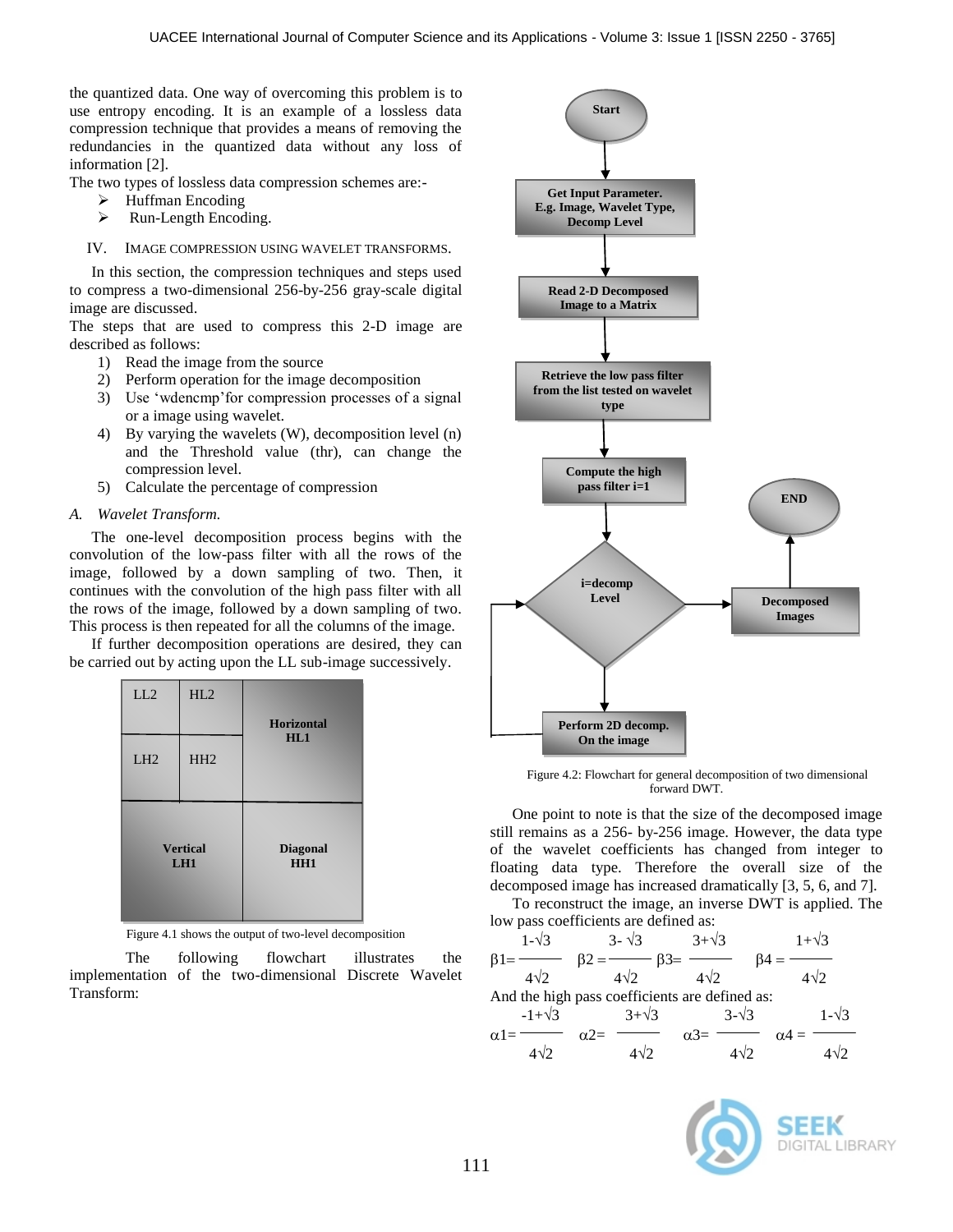

Figure 4.4: Flowchart for general reconstruction of two dimensional inverse DWT.

The above flowchart illustrates the implementation of the two-dimensional Inverse Discrete Wavelet Transform.The reconstruction of the image starts from the most inner band. Assume a two level decomposition is carried out and the output is shown in Figure 4.4. To reconstruct this image, action is to be taken upon the sub-images of the second level. These include the LL2, HL2, LH2 and HH2 sub-images. These sub-images are passed to the inverse DWT operation to obtain the LL1 sub-image. Then this process is repeated until the recovery of the original image.



Figure 4.5: Flowchart for detail reconstruction breakdown of two dimensional inverses DWT

# *B. Algorithm for Image Compression.*

In this section, the compression techniques and algorithms used to compress a two-dimensional 256-by-256 gray-scale digital image are discussed. These algorithms are implemented using Matlab 6.5.

The steps that are used to compress this 2-D image are described as follows:

- Read the image from the source.
- Save the image in the matrix form .
- Make subplot of original image titled as "Original Image'.
- Use "wdencmp"for compression process of a signal or a image using wavelet.

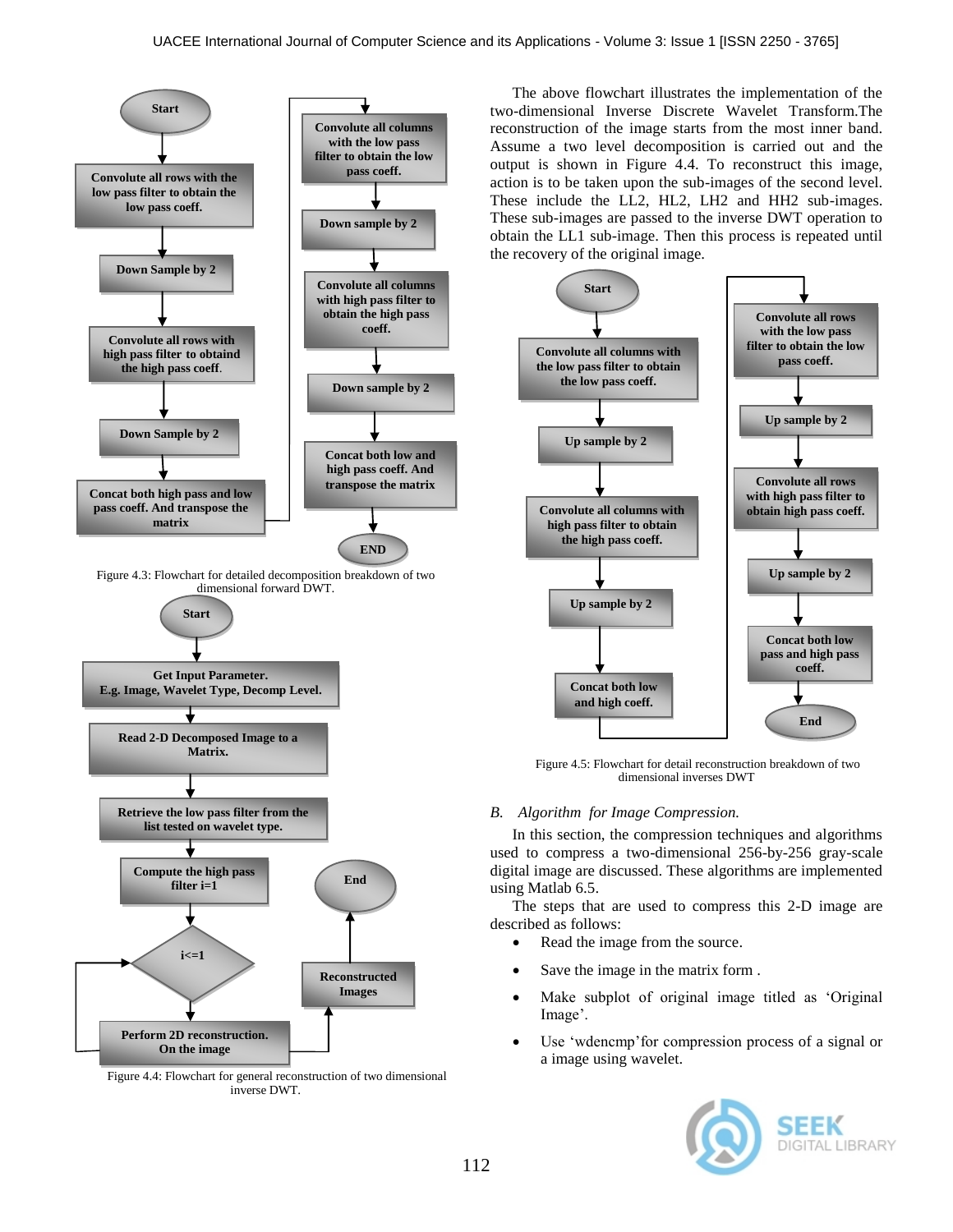- $\bullet$  By varying the wavelets (W), decomposition level (n) and the Threshold value (thr), can change the compression level.
- Calculate the percentage of compression by using following Equation:-

Perfo= $100X$  (length (find (cxd==0))/length (cxd))

- Assign y=wcodemat for extended pseudo color matrix scaling.
- Save the image in the matrix form.
- Reconstruct the original image from  $X1 \& X2$ , where, X1 taken as approximation coefficient and X2 taken as detailed coefficient.
- Make subplot of compressed image titled as 'compressed image'

## V. RESULTS

The quality of image in the lossy compression technique is very important. During experimentation it is found that the factors such as decomposition (n) and image threshold (thr) affect the quality of reconstructed image. In this paper, stress is given on identification of the optimum values of n and threshold to get comparatively good quality reconstructed output. Accordingly Matlab program is developed to perform the wavelet compression, decompression for various values of n and threshold. The program also generates the analysis data and the same is plotted using Matlab for various values of n and threshold. In this regard the tool for measurement of the quality of image is human eye. The different compressed images & the related graph showing the relation between threshold levels and percentage compression at different decomposition levels.

*A. Observation Table for n=1.*

| Sr.No | <b>Threshold</b> | Compression<br>in Percentage |
|-------|------------------|------------------------------|
| 1.    | 5                | 56.1475                      |
| 2.    | 10               | 60.6544                      |
| 3.    | 15               | 63.2489                      |
| 4.    | 20               | 65.3341                      |
| 5.    | 25               | 66.7132                      |
| 6.    | 30               | 67.7408                      |
| 7.    | 35               | 68.6662                      |
| 8.    | 40               | 69.4279                      |
| 9.    | 45               | 69.9552                      |







Figure5.2: Graphical representation threshold v/s Compression percentage of bank cheque for first level decomposition.

*B. Observation Table for n=2.*

| Sr.No | <b>Threshold</b> | <b>Compression in</b><br>Percentage |
|-------|------------------|-------------------------------------|
| 1.    | 5                | 66.6206                             |
| 2.    | 10               | 72.2007                             |
| 3.    | 15               | 75.5847                             |
| 4.    | 20               | 78.2485                             |
| 5.    | 25               | 80.1045                             |
| 6.    | 30               | 81.5523                             |
| 7.    | 35               | 82.8292                             |
| 8.    | 40               | 83.9651                             |
| 9.    | 45               | 84.8293                             |